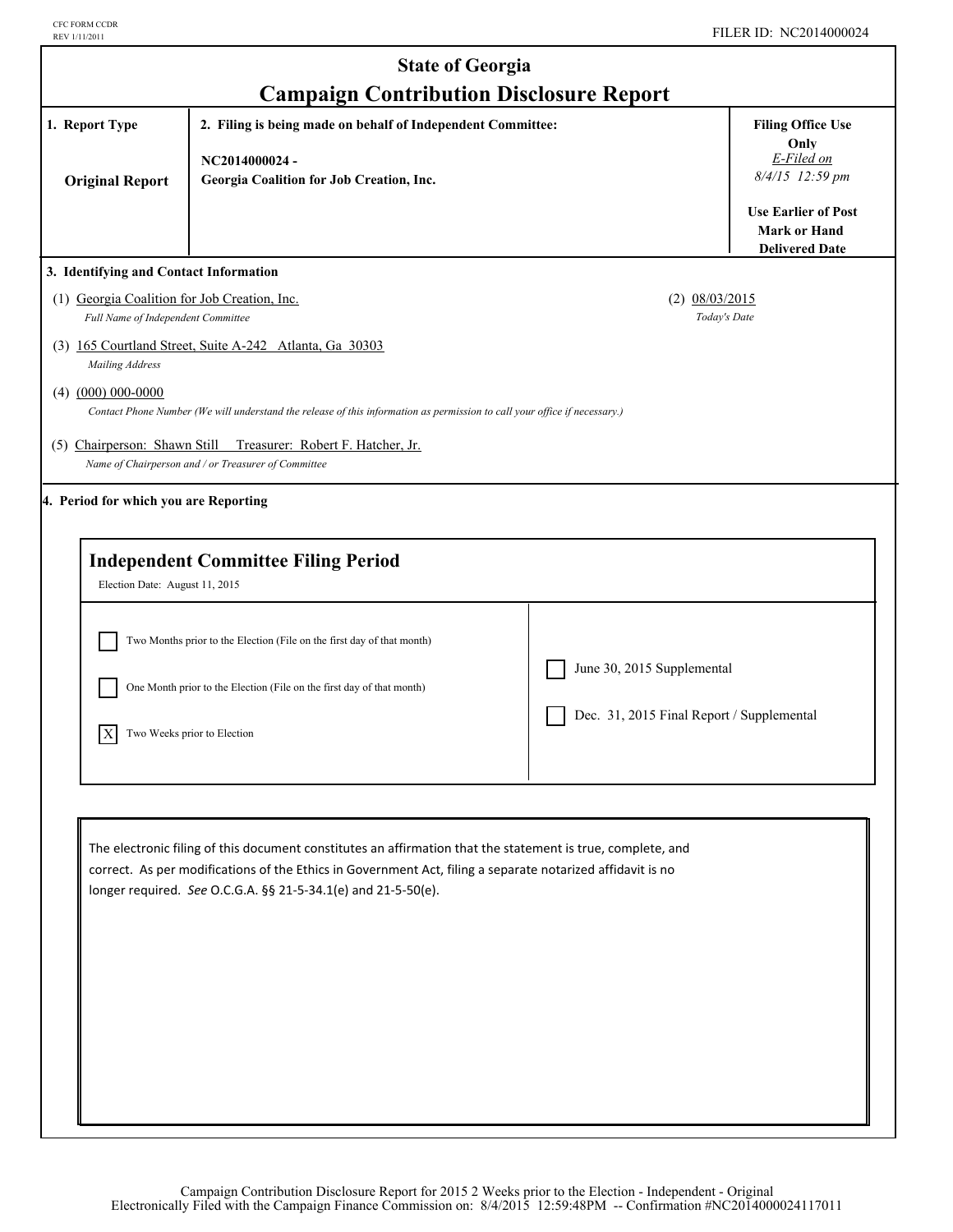## **State of Georgia Campaign Contribution Disclosure Report**

## **Summary Report**

| <b>CONTRIBUTIONS RECEIVED</b> |  |
|-------------------------------|--|
|-------------------------------|--|

| $\mathbf{1}$       | I Have:<br>The following contributions, including Common Source, to report:                                                                                                                                                                  | <b>In-Kind</b><br><b>Estimated Value</b> | <b>Cash Amount</b> |  |
|--------------------|----------------------------------------------------------------------------------------------------------------------------------------------------------------------------------------------------------------------------------------------|------------------------------------------|--------------------|--|
| $\overline{c}$     | Total contributions previously reported.                                                                                                                                                                                                     | \$0.00                                   | \$238,266.63       |  |
| 3                  | Total amount of all itemized contributions received in this reporting period which are<br>listed on the "Itemized Contributions" page.                                                                                                       | \$0.00                                   | \$25,000.00        |  |
| 3a                 | All loans received this reporting period.                                                                                                                                                                                                    |                                          | \$0.00             |  |
| 3 <sub>b</sub>     | Interest earned on campaign account this reporting period.                                                                                                                                                                                   |                                          | \$0.00             |  |
| 3c                 | Total amount of investments sold this reporting period.                                                                                                                                                                                      |                                          | \$0.00             |  |
| 3d                 | Total amount of cash dividends and interest paid out this reporting period.                                                                                                                                                                  |                                          | \$0.00             |  |
| 4                  | Total amount of all separate contributions of \$100.00 or less received in this reporting<br>period and not listed on the "Itemized Contributions" page.<br>"Common Source" contributions must be aggregated on the "Itemized Contributions" | \$0.00                                   | \$0.00             |  |
| 5                  | Total contributions reported this reporting period.<br>$(Line 3 + 3a + 3b + 3c + 3d + 4)$                                                                                                                                                    | \$0.00                                   | \$25,000.00        |  |
| 6                  | Total contributions to date.<br>$(Line 2 + 5)$                                                                                                                                                                                               | \$0.00                                   | \$263,266.63       |  |
|                    | <b>EXPENDITURES MADE</b>                                                                                                                                                                                                                     |                                          |                    |  |
| $\tau$             | I Have:<br>The following expenditures to report:                                                                                                                                                                                             | In-Kind<br><b>Estimated Value</b>        | <b>Cash Amount</b> |  |
| 8                  | Total expenditures made and reported prior to this reporting period.                                                                                                                                                                         | \$0.00                                   | \$3,000.00         |  |
| 9                  | Total amount of all itemized expenditures made in this reporting period which are listed<br>on the "Itemized Expenditures" page.                                                                                                             | \$0.00                                   | \$2,575.35         |  |
| 10                 | Total amount of all separate expenditures of \$100.00 or less that were made<br>in this reporting period and not listed on the "Itemized Expenditures" page.                                                                                 | \$0.00                                   | \$0.00             |  |
| 11                 | Total expenditures reported this reporting period.<br>$(Line 9 + 10)$                                                                                                                                                                        | \$0.00                                   | \$2,575.35         |  |
| 12                 | Total expenditures to date.<br>$(Line 8 + 11)$                                                                                                                                                                                               | \$0.00                                   | \$5,575.35         |  |
| <b>INVESTMENTS</b> |                                                                                                                                                                                                                                              |                                          |                    |  |
| 13                 | Amount of investments at the beginning of this reporting period.                                                                                                                                                                             |                                          | \$0.00             |  |
| 14                 | Total amount of investments at the close of this reporting period.                                                                                                                                                                           |                                          | \$0.00             |  |
| 15                 | Net Balance On Hand.<br>(Line $6 - 12 + 14$ )                                                                                                                                                                                                |                                          | \$257,691.28       |  |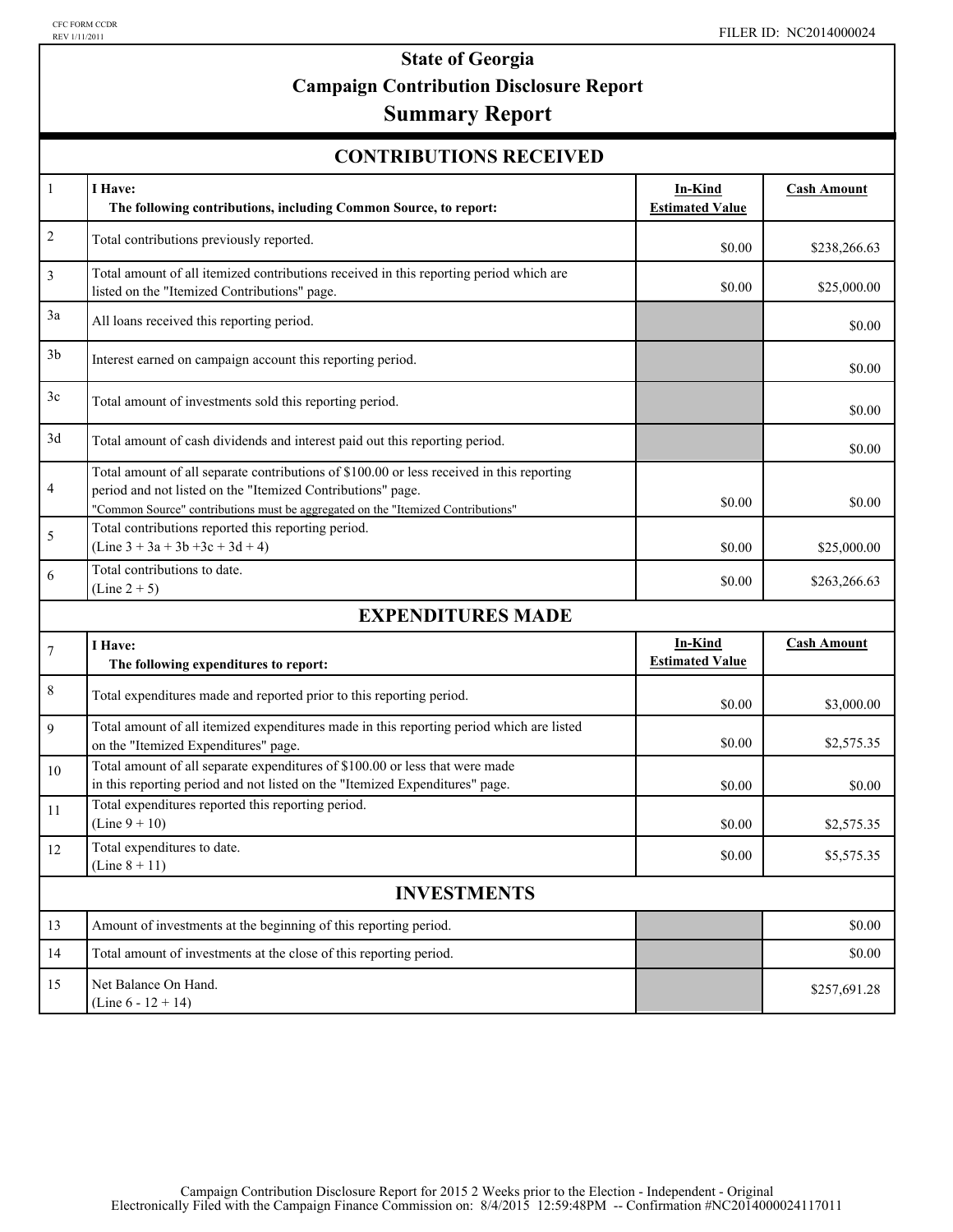### **Outstanding Indebtedness State of Georgia Campaign Contribution Disclosure Report**

|                | <b>Indebtedness</b>                                                                         | Amount |
|----------------|---------------------------------------------------------------------------------------------|--------|
|                | Outstanding indebtedness at the beginning of this reporting period.                         | \$0.00 |
| $\overline{2}$ | Loans received this reporting period.                                                       | \$0.00 |
| $\overline{3}$ | Deferred payments of expenses this reporting period.                                        | \$0.00 |
| $\overline{4}$ | Payments made on loans this reporting period.                                               | \$0.00 |
| 5              | Credits received on loans/deferred payments this reporting period.                          | \$0.00 |
| 6              | Payments this period on previously deferred expenses.                                       | \$0.00 |
| $\overline{7}$ | Total indebtedness at the close of this reporting period.<br>$(line 1 + 2 + 3 - 4 - 5 - 6)$ | \$0.00 |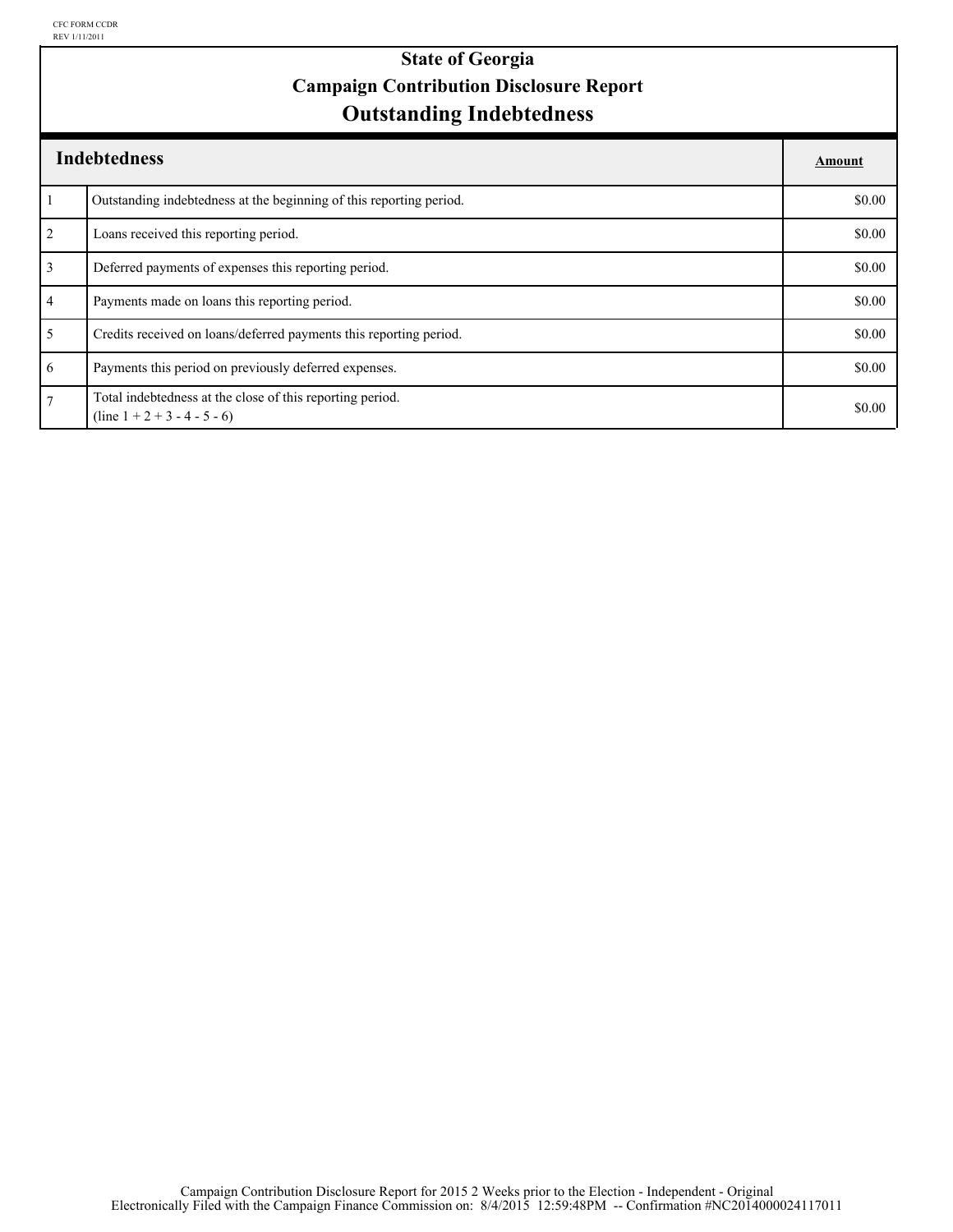#### **Election Cycle Estimated Value Contributor In-Kind Contributions Full Name of Contributor Mailing Address (Affiliation of Committee if any) Received Date Contribution Type a. Occupation & b. Employer** | Cycle | Amount | Description **Cash Amount State of Georgia Campaign Contribution Disclosure Report Itemized Contributions Must list contributions received by a single contributor for which the aggregate total is more than \$100.00**  07/16/2015 Run-Off Special  $$25,000.00$  \$0.00 Monetary PruittHealth INC 1626 Jeurgens Court Norcross, GA 30093 2015

### FILER ID: NC2014000024

### **State of Georgia Campaign Contribution Disclosure Report Summary of Itemized Contributions Received**

**In-Kind Total for this period:**

**Cash Contributions Total for this period:**

**Loan Total for this period:**

CFC FORM CCDR REV 1/11/2011

|                                                 |                                                                | <b>State of Georgia</b><br><b>Campaign Contribution Disclosure Report</b><br><b>Loan Reporting</b> |                                                                             |
|-------------------------------------------------|----------------------------------------------------------------|----------------------------------------------------------------------------------------------------|-----------------------------------------------------------------------------|
| <b>Name of Lender</b><br><b>Mailing Address</b> | Date of Loan<br><b>Amount of Loan</b><br><b>Election Cycle</b> | Person(s) responsible for<br>repayment of loan<br><b>Mailing Address</b>                           | Occupation &<br><b>Place of Employment</b><br><b>Fiduciary Relationship</b> |
|                                                 |                                                                | I have no loans to report this reporting period.                                                   |                                                                             |

**\$25,000.00**

**\$0.00**